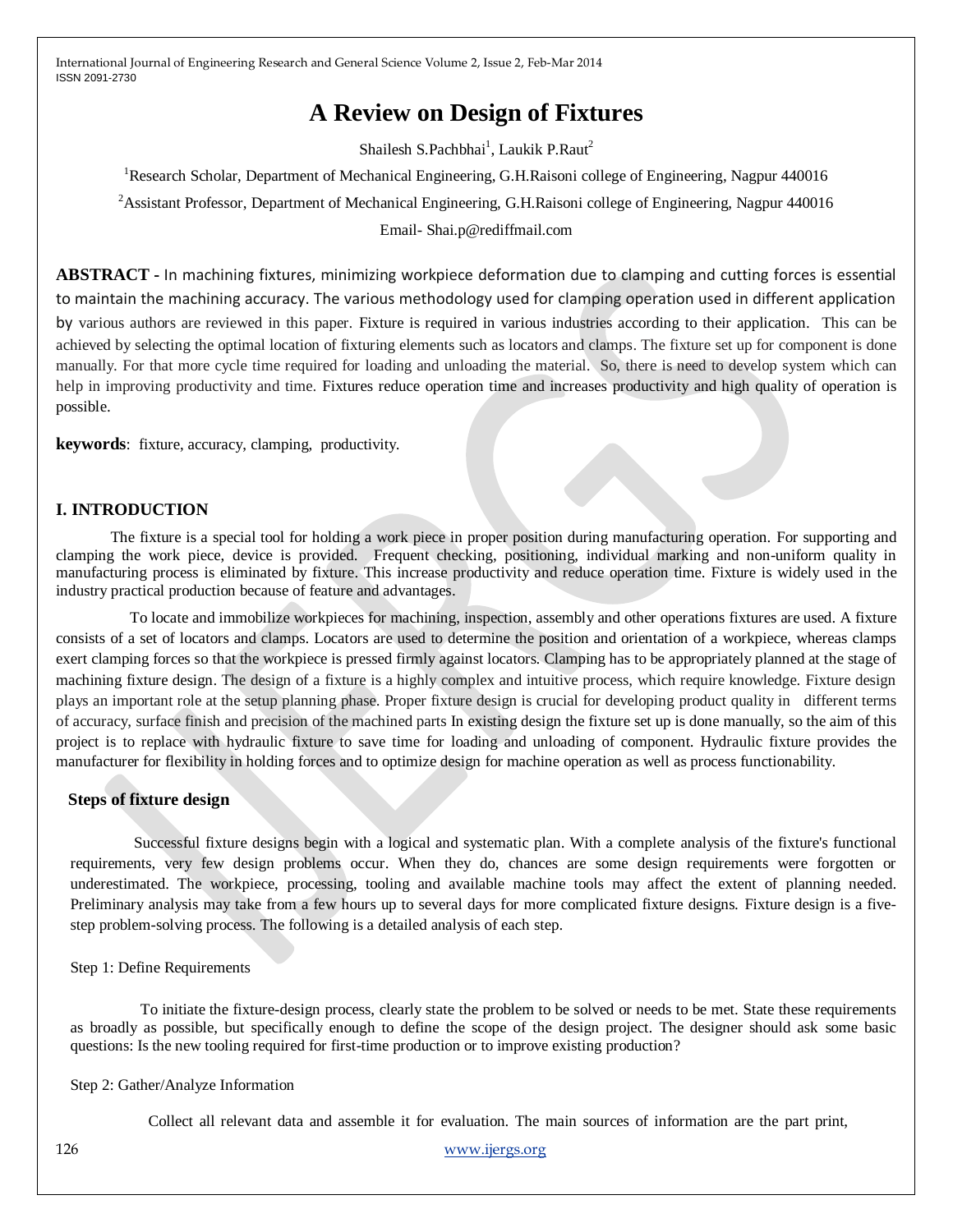process sheets, and machine specifications. Make sure that part documents and records are current. For example, verify that the shop print is the current revision, and the processing information is up-to-date. Check with the design department for pending part revisions. An important part of the evaluation process is note taking. Complete, accurate notes allow designers to record important information. With these notes, they should be able to fill in all items on the "Checklist for Design Considerations." All ideas, thoughts, observations, and any other data about the part or fixture are then available for later reference. It is always better to have too many ideas about a particular design than too few. Four categories of design considerations need to be taken into account at this time: workpiece specifications, operation variables, availability of equipment, and personnel. These categories, while separately covered here, are actually

interdependent. Each is an integral part of the evaluation phase and must be thoroughly thought out before beginning the fixture design.

#### Step 3: Develop Several Options

 This phase of the fixture-design process requires the most creativity. A typical workpiece can be located and clamped several different ways. The natural tendency is to think of one solution, then develop and refine it while blocking out other, perhaps better solutions. A designer should brainstorm for several good tooling alternatives, not just choose one path right away. During this phase, the designer's goal should be adding options, not discarding them. In the interest of economy, alternative designs should be developed only far enough to make sure they are feasible and to do a cost estimate. The designer usually starts with at least three options: permanent, modular, and general-purpose workholding. Each of these options has many clamping and locating options of its own. The more standard locating and clamping devices that a designer is familiar with, the more creative he can be. Areas for locating a part include flat exterior surfaces (machined and unmachined), cylindrical and curved exterior surfaces. The exact procedure used to construct the preliminary design sketches is not as important as the items sketched. Generally, the preliminary sketch should start should start with the part to be fixtured. The required locating and supporting elements, including a base, should be the next items added. Then sketch the clamping devices. Finally, add the machine tool and cutting tools. Sketching these items together helps identify any problem areas in the design of the complete fixture.

#### Step 4: Choose the Best Option

 The total cost to manufacture a part is the sum of per-piece run cost, setup cost, and tooling cost. Expressed as a formula:

$$
\begin{array}{lcl}\n\text{Cost} & \text{Run} & \text{Setup Cost} \\
\text{Per} & \text{Cost} + \frac{\text{Setup Cost}}{\text{Lot Size}} + \frac{\text{Total Quantity Over}}{\text{Tooling Life time}}\n\end{array}
$$

 These variables are described below with sample values from three tooling options: a modular fixture, a permanent fixture, and a hydraulically powered permanent fixture.

### Step 5: Implement the Design

 The final phase of the fixture-design process consists of turning the chosen design approach into reality. Final details are decided, final drawings are made, and the tooling is built and tested. The following guidelines should be considered during the final-design process to make the fixture less costly while improving its efficiency. These rules are a mix of practical considerations, sound design practices, and common sense [9].

**i. Use standard components:** The economies of standard parts apply to tooling components as well as to manufactured products. Standard, readily available components include clamps, locators, supports, studs, nuts, pins and a host of other elements. Most designers would never think of having the shop make cap screws, bolts or nuts for a fixture. Likewise, no standard tooling components should be made in-house. The first rule of economic design is: Never build any component you can buy. Commercially available tooling components are manufactured in large quantities for much greater economy. In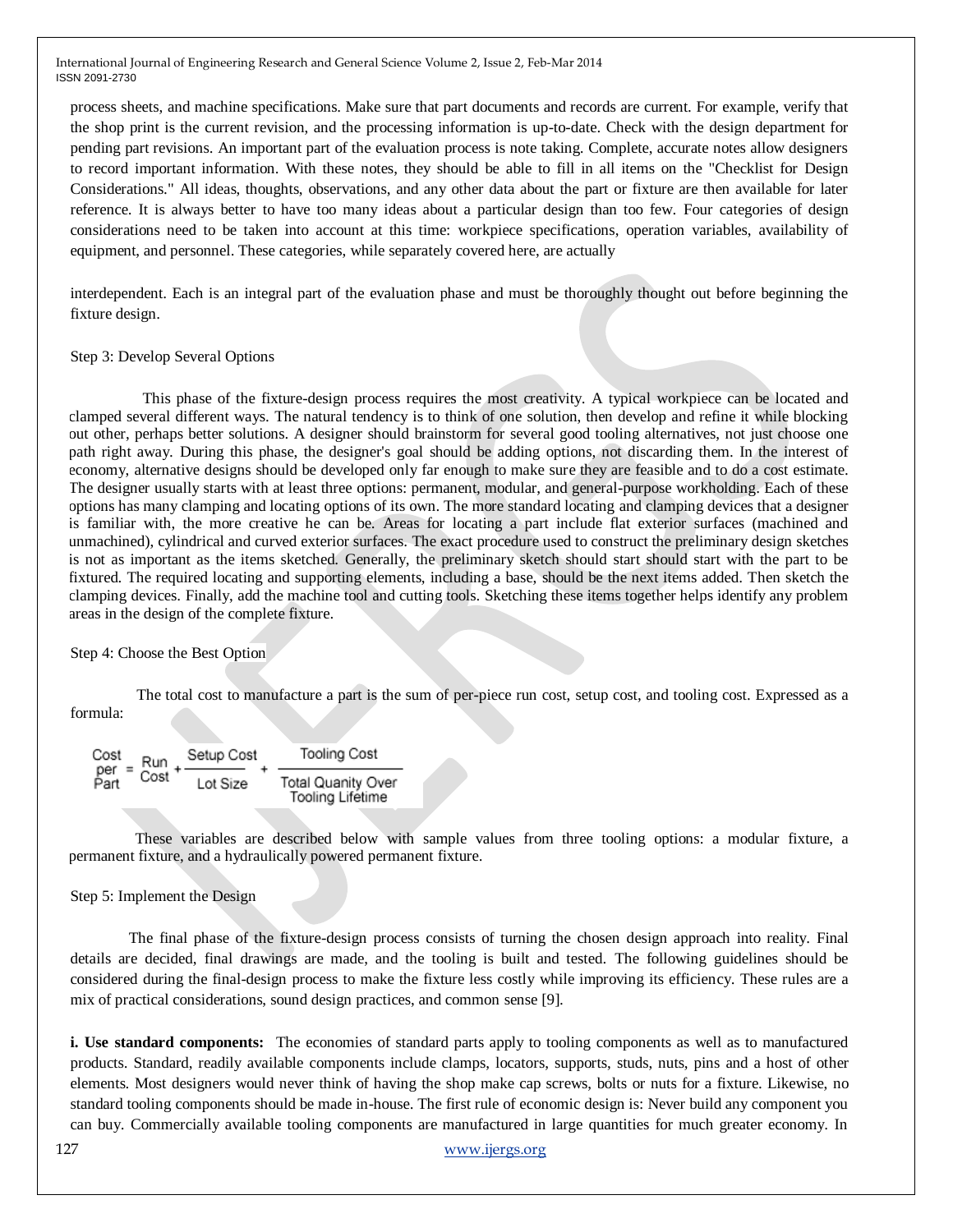most cases, the cost of buying a component is less than 20% of the cost of making it.

 Labor is usually the greatest cost element in the building of any fixture. Standard tooling components are one way to cut labor costs. Browse through catalogs and magazines to find new products and application ideas to make designs simpler and less expensive.

**ii. Use prefinished materials:** Prefinished and preformed materials should be used where possible to lower costs and simplify construction. These materials include precision-ground flat stock, drill rod, structural sections, cast tooling sections, precast tooling bodies, tooling plates, and other standard preformed materials. Including these materials in a design both reduces the design time and lowers the labor cost.

**iii. Eliminate finishing operations:** Finishing operations should never be performed for cosmetic purposes. Making a fixture look better often can double its cost. Here are a few suggestions to keep in mind with regard to finishing operations.

**iv. Keep tolerances as liberal as possible:** The most cost-effective tooling tolerance for a locator is approximately 30% to 50% of the workpiece's tolerance. Tighter tolerances normally add extra cost to the tooling with little benefit to the process. Where necessary, tighter tolerances can be used, but tighter tolerances do not necessarily result in a better fixture, only a more expensive one.

# **II .IMPORTANT CONSIDERATIONS WHILE DESIGNING JIGS AND FIXTURES.**

Designing of jigs and fixtures depends upon so many factors. These factors are analyzed to get design inputs for jigs and fixtures. The list of such factors is mentioned below :

- a. Study of workpiece and finished component size and geometry.
- b. Type and capacity of the machine, its extent of automation.
- c. Provision of locating devices in the machine.
- d. Available clamping arrangements in the machine.
- e. Available indexing devices, their accuracy.
- f. Evaluation of variability in the performance results of the machine.
- g. Rigidity and of the machine tool under consideration.
- h. Study of ejecting devices, safety devices, etc.
- i. Required level of the accuracy in the work and quality to be produced.

# **III. MEANING OF LOCATION**

 The location refers to the establishment of a desired relationship between the workpiece and the jigs or fixture correctness of location directly influences the accuracy of the finished product. The jigs and fixtures are desired so that all undesirable movements of the workpiece can be restricted. Determination of the locating points and clamping of the workpiece serve to restrict movements of the component in any direction, while setting it in a particular pre-decided position relative to the jig. Before deciding the locating points it is advisable to find out the all possible degrees of freedom of the workpiece. Then some of the degrees of freedom or all of them are restrained by making suitable arrangements. These arrangements are called locators. These are described in details below[11]: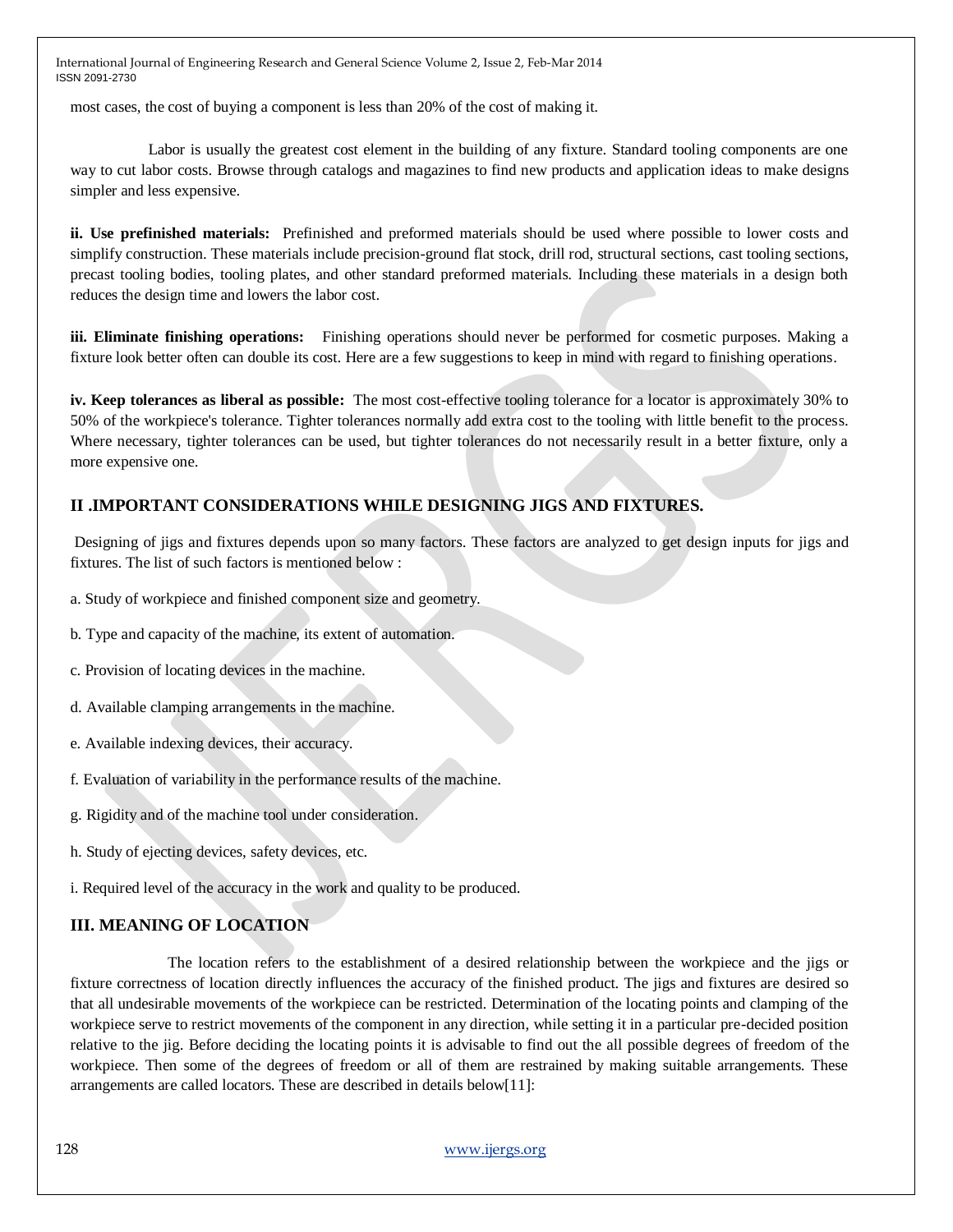#### **1.PRINCIPLES OF LOCATIONS**

 The principle of location is being discussed here with the help of a most popular example which is available in any of the book covering jigs and fixtures. It is important that one should understand the problem first. Any rectangular body many have three axis along x-axis, y-axis and z-axis. It can more along any of these axes or any of its movement can be released to these three axes. At the same time the body can also rotate about these axes too. So total degree of freedom of the body along which it can move is six. For processing the body it is required to restrain all the degree of freedom (DOF) by arranging suitable locating points and then clamping it in a fixed and required position. The basic principle used to locate the points is desirable below. Six Points Location of a Rectangular Block. It is made to rest on several points on the jig body. Provide a rest to workpiece on three points on the bottom x-y surface. This will stop the movement along z-axis, rotation with respect to x-axis and y-axis. Supporting it on the three points is considered as better support then one point or two points. Rest the workpiece on two points of side surface (x-z), this will fix the movement of workpiece along y-axis and rotation with respect to z-axis. Provide a support at one point of the adjacent surface (y-z) that will fix other remaining free movements. This principle of location of fixing points on the workpiece is also named as 3-2-1 principle of fixture design as numbers of points selected at different faces of the workpiece are 3, 2 and 1 respectively. If the operation to be done on the cylindrical object requires restriction of the above mentioned free movements also than some more locating provisions must also be incorporated in addition to use of the Vee block. Guohua Qin[1] focuses on the fixture clamping sequence. It consists of two parts:

a. For the first time he evaluated varying contact forces and workpiece position errors in each clamping step by solving a nonlinear mathematical programming problem. This is done by minimizing the total complementary energy of the workpiece-fixture system. The prediction proves to be rigorous and reasonable after comparing with experimental data and referenced results.

b. The optimal clamping sequence is identified based on the deflections of the workpiece and minimum position error. Finally, To predict the contact forces and to optimize the clamping sequence three examples are discussed.



Fig. 1 Scheme of 3-2-1 fixture setup [1].

 First mathematical modeling for clamping sequence is done then he determined the contact forces in clamping sequence as shown in fig. 1. After that he optimized of clamping sequence for higher stiffness workpiece and low stiffness workpiece. He found that with the use of optimal clamping sequence, good agreements are achieved between predicted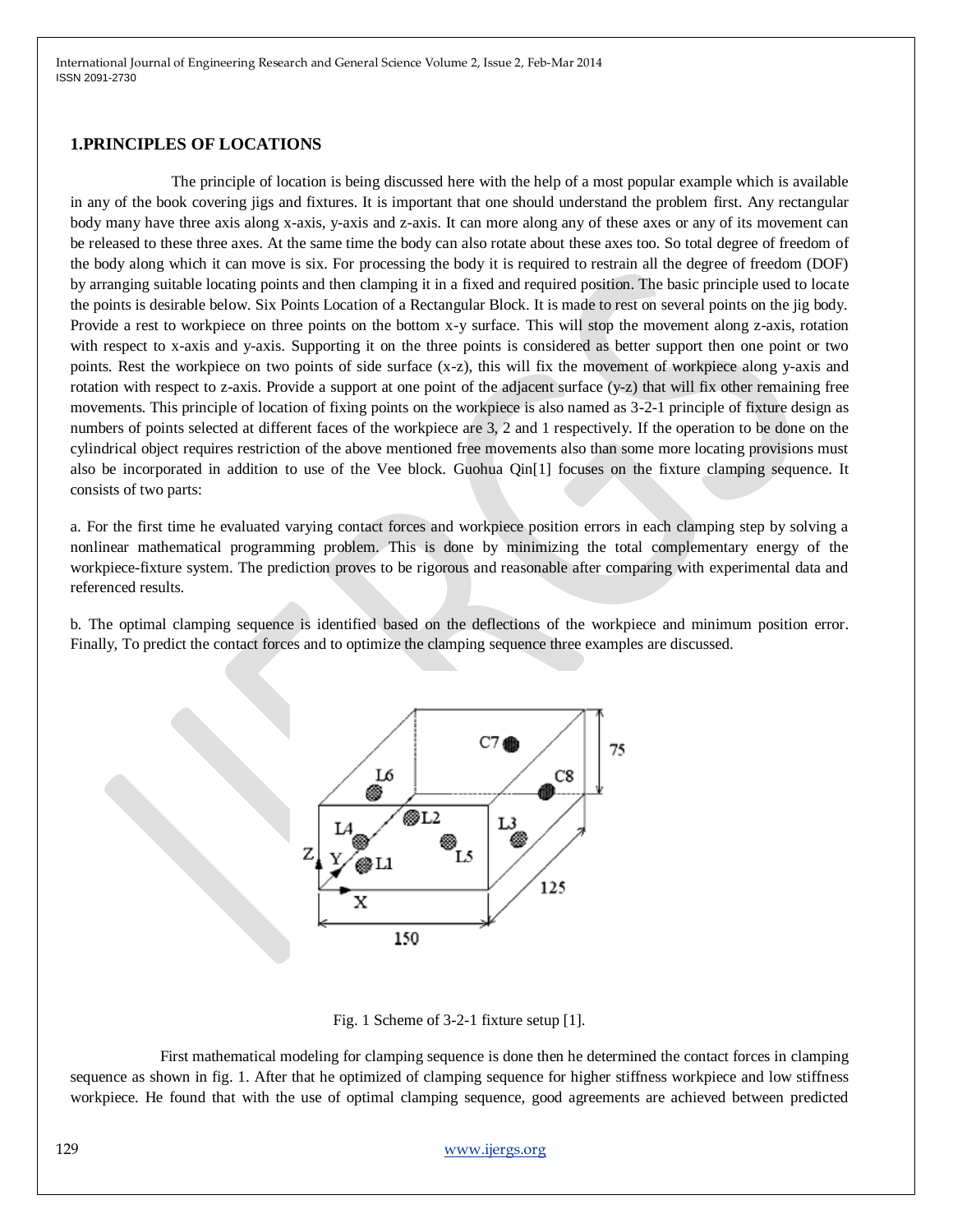results and experimental data and the workpiece machining quality can be improved .

 For a fixture designer, the major portion of design time is spent deciding how to locate the work piece in the fixture. You know that any free body has a total of twelve degrees of freedom as below:

6 translational degrees of freedom**: +X, -X, +Y, -Y, +Z, -Z**

And 6 rotational degrees of freedom:

- Clockwise around X axis (**CROT-X**)
- Anticlockwise around X axis (**ACROT-X**)
- Clockwise around Y axis (**CROT-Y**)
- Anticlockwise around Y axis (**ACROT-Y**)
- Clockwise around Z axis (**CROT-Z**)
- Anticlockwise around Z axis (**ACROT-Z**)

 You must fix all the 12 degrees of freedom except the three transitional degrees of freedom (-X, -Y and -Z) in order to locate the work piece in the fixture. So, 9 degrees of freedom of the work piece need to be fixed. But, how? By using the **3-2-1 method** as shown below in fig. 2 :



### **Fig. 2 Available Degree of Freedom of Rectangular Block[11]**

 Now, rest the work piece at **two** points of side surface (XZ), and you will be able to fix the **+Y** and **ACROT-Z**  degrees of freedom. Now, rest the work piece at **one** point of the adjacent surface (YZ), and you will be able to fix the **+X**  and **CROT-Z** degrees of freedom. So, you can successfully fixate **9** required degrees of freedom by using the 3-2-1 principle of fixture design.

 Nicholas Amaral [6] develop a method for modeling workpiece boundary conditions and applied loads during a machining process, optimize support locations, using finite element analysis (FEA) and analyses modular fixture tool contact area deformation. The workpiece boundary conditions are defined by locators and clamps. To constrain using linear spring-gap elements the locators are placed in a 3-2-1 fixture configuration and modeled using all degrees of freedom of the workpiece. To model cutting forces during drilling and milling machining operations, the workpiece is loaded. Fixture design integrity is verified. To develop an algorithm to automatically optimize fixture support and clamp locations. To minimize deformation in workpiece, subsequently increasing machining accuracy ANSYS parametric design language code is used. Unnecessary and uneconomical "trial and error" experimentation on the shop floor is eliminated by implementing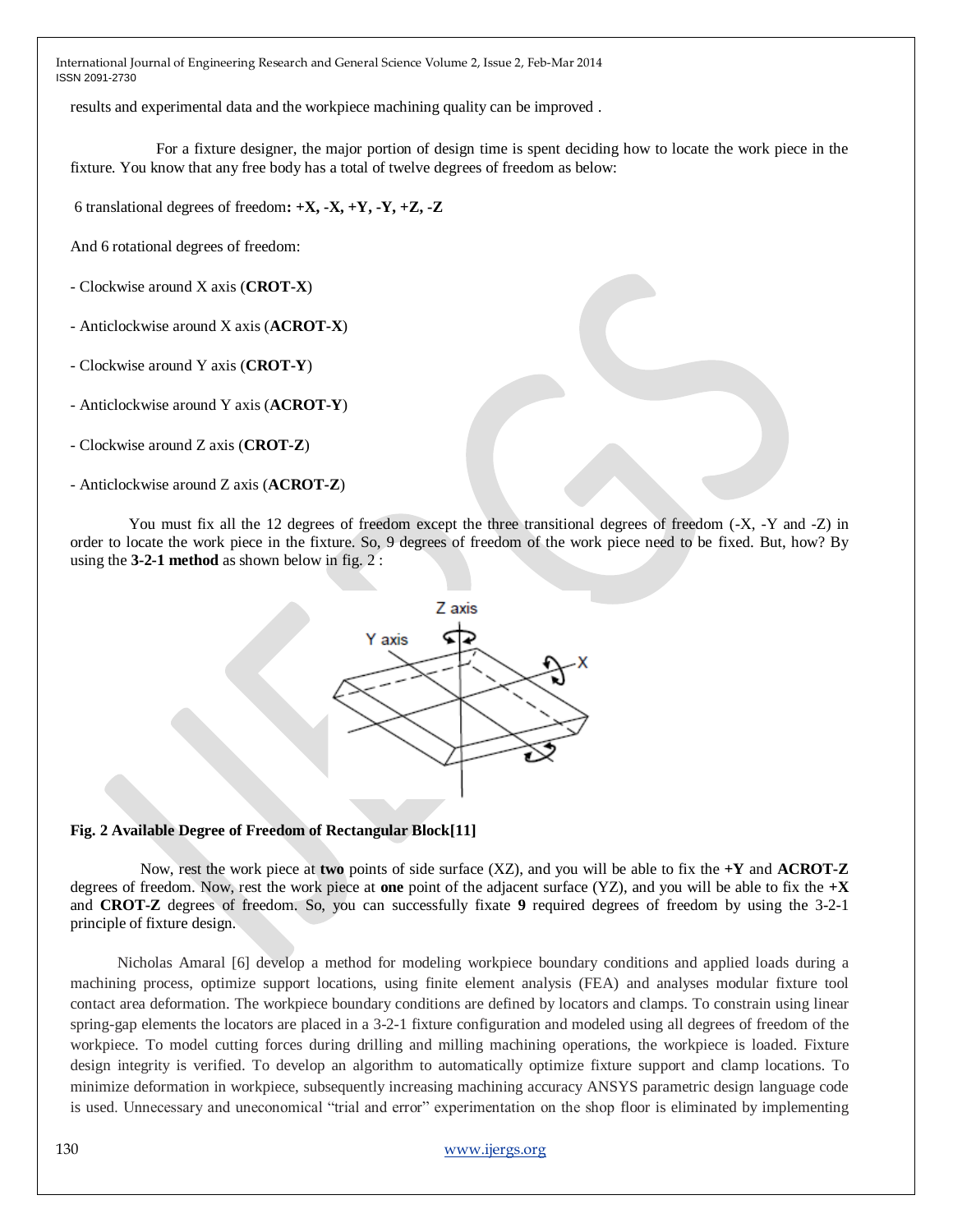FEA in a computer-aided-fixture-design environment.

# **2. DIFFERENT METHODS USED FOR LOCATION**

 There are different methods used for location of a work. The locating arrangement should be decided after studying the type of work, type of operation, degree of accuracy required. Volume of mass production to be done also mattes a lot. Different locating methods are described below.:

#### **Flat Locator**

 Flat locators are used for location of flat machined surfaces of the component. Three different examples which can be served as a general principle of location are described here for flat locators. These examples are illustrated in Fig. 3



Fig. 3 Flat locator[11]

 A flat surface locator can be used as shown in first figure. In this case an undercut is provided at the bottom where two perpendicular surfaces intersect each other. This is made for swarf clearance. The middle figure shows flat headed button type locator. There is no need to made undercut for swarf clearance. It is used for locating components having drilled holes. The cylindrical component to be located is gripped by a cylindrical locator fitted to the jig"s body and inserted in the drilled hole of the component.

#### **Jack Pin Locator**

 Jack pin locator is used for supporting rough workpieces from the button as shown in Fig. 4. Height of the jack pin is adjustable to accommodate the workpieces having variation in their surface texture. So this is a suitable method to accommodate the components which are rough and un-machined.



Fig. 4 Jack Pin Locator[11]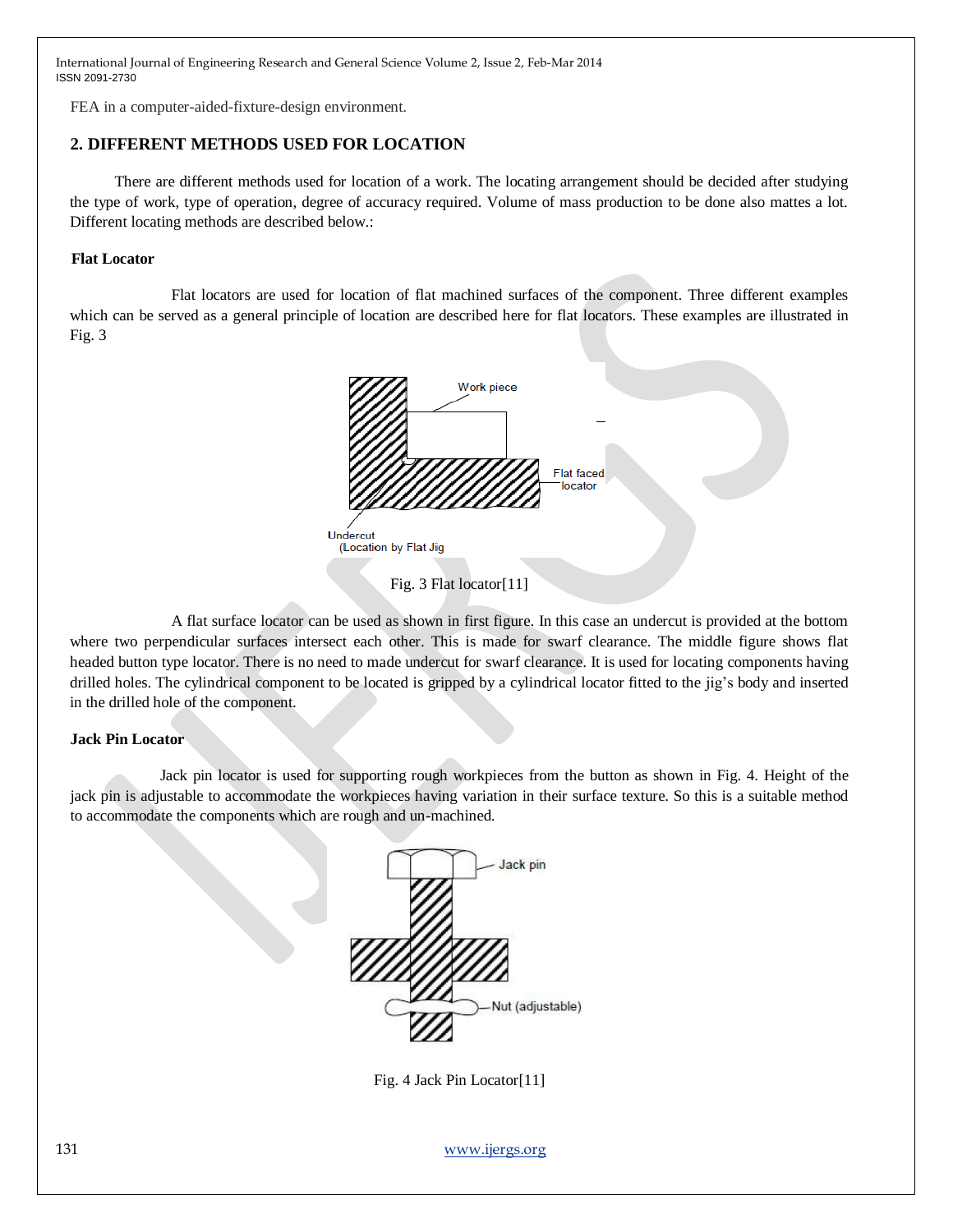### **Drill Bush Locator**

 The drill bush locator is used for holding and locating the cylindrical workpieces. The bush has conical opening for locating purpose and it is sometimes screwed on the jigs body for the adjustment of height of the work.



Fig. 5 Drill Bush Locator[11]

### **Vee Locators**

 This is quick and effective method of locating the workpiece with desired level of accuracy. This is used for locating the circular and semi-circular type of workpiece. The main part of locating device is Vee shaped block which is normally fixed to the jig. This locator can be of two types fixed Vee locator and adjustable Vee locator. The fixed type locator is normally fixed on the jig and adjustable locator can be moved axially to provide proper grip of Vee band to the workpiece.



# **Fig. 6 Vee Locator[11]**

 Locating error and machining error were studied by systematic method of error identification and calculation, in which. using finite element analysis (FEA). The machining error, the surface error shown in fig. 7 generated from machining operations by Y. Wang [7].



Fig. 7 Surface error sources [7].

132 [www.ijergs.org](http://www.ijergs.org/) A methodology of machined surface error calculation and error decomposition was presented in this paper. The research has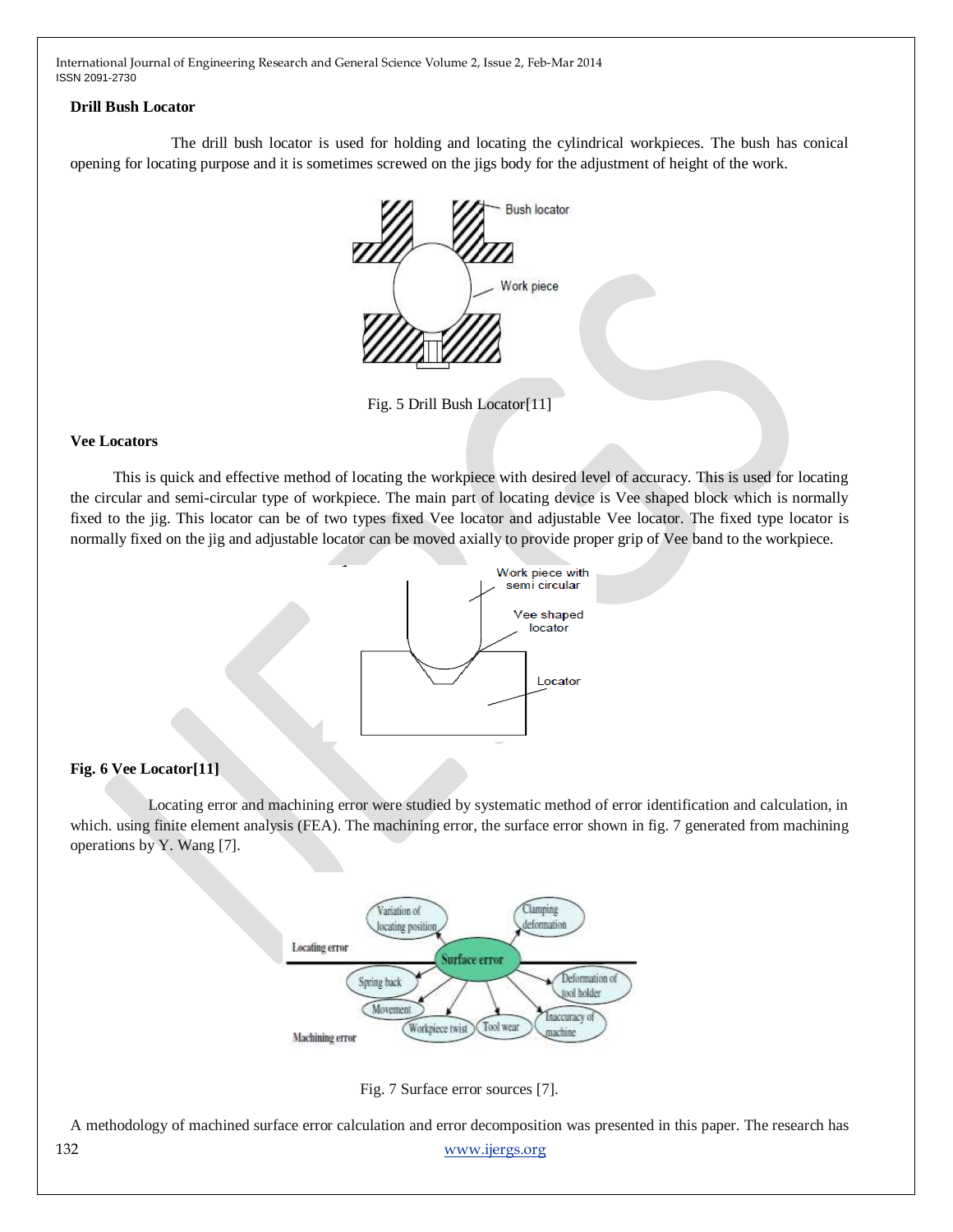focused on (a) surface error including both locating error and machining error, also machining error generated during multi machining operations was analyzed; (b) the sensitivity of individual errors was investigated, and the resultant surface error of locating and machining was evaluated against tolerance; and (c) the method is suitable for both components with complex geometry as well as simple geometry.



Fig. 8 Tolerance of the sample feature [7]

 The surface error analysis of a sample feature of turbine blades was presented to demonstrate the developed procedure and analysis. The result suggested that the component does not satisfy the tolerance requirement due to fixture related errors such as clamping deformation shown in fig. 8, workpiece movement, and workpiece twist. The methods of error reduction were proposed

# **IV. CLAMPING**

.

 To restrain the workpiece completely a clamping device is required in addition to locating device and jigs and fixtures. A clamping device holds the workpiece securely in a jig or fixture against the forces applied over it during on operation. Clamping device should be incorporated into the fixture, proper clamp in a fixture directly influence the accuracy and quality of the work done and production cycle time. Basic requirement of a good clamping device are listed below :

a. It should rigidly hold the workpiece.

b. The workpiece being clamped should not be damaged due to application of clamping pressure by the clamping unit.

c. The clamping pressure should be enough to overcome the operating pressure applied on the workpiece as both pressure act on the workpiece in opposite directions.

d. Clamping device should be capable to be unaffected by the vibrations generated during an operation.

e. It should also be user friendly, like its clamping and releasing should be easy and less time consuming. Its maintenance should also be easy.

f. Clamping pressure should be directed towards the support surfaces or support points to prevent undesired lifting of workpiece from its supports.

g. Clamping faces should be hardened by proper treatments to minimize their wearing out.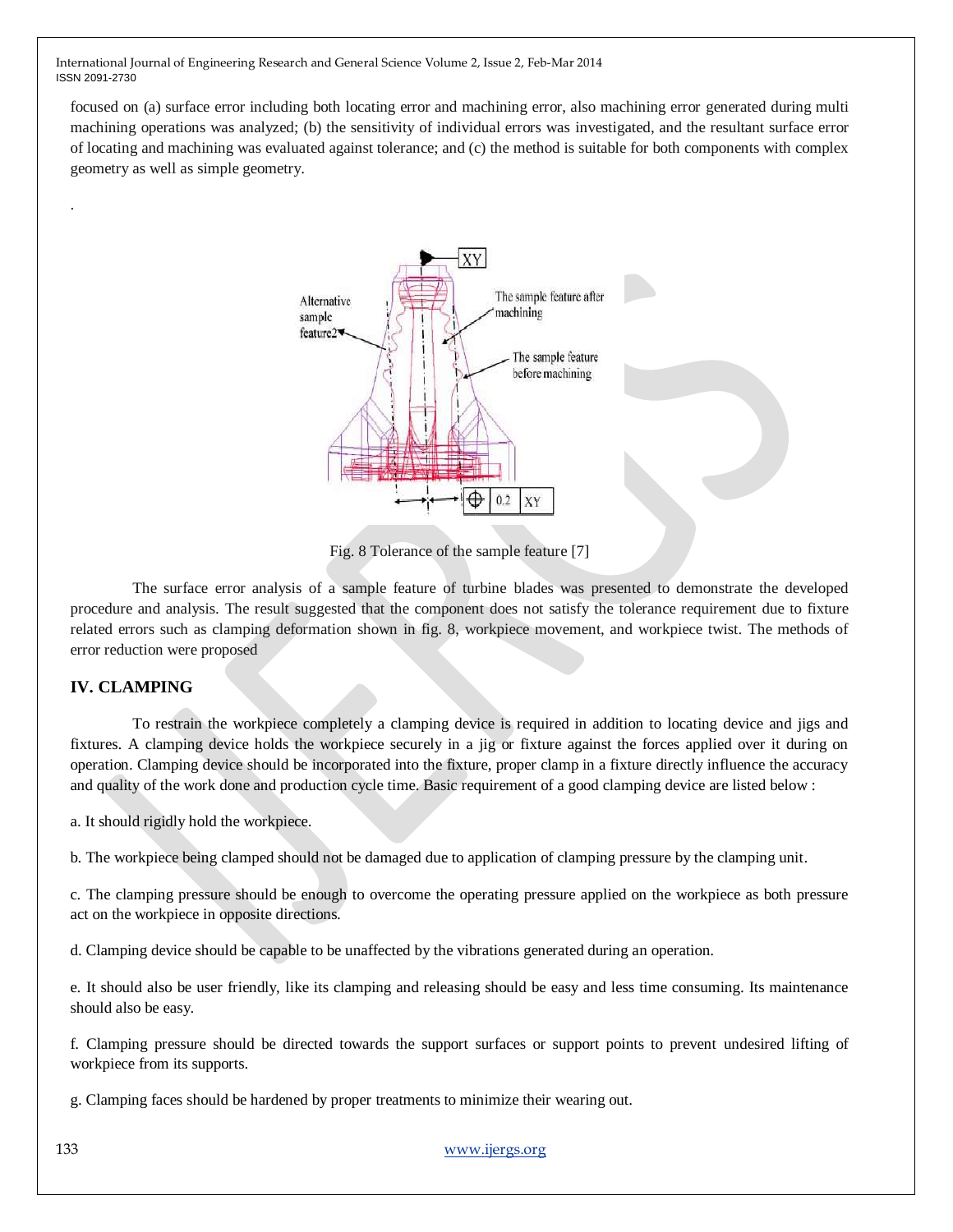h. To handle the workpieces made of fragile material the faces of clamping unit should be equipped with fiber pads to avoid any damage to workpiece.

 J. Cecil[5] proposed an innovative clamping design approach is described in the context of fixture design activities. The clamping design approach involves identification of clamping surfaces and clamp points on a given workpiece. This approach can be applied in conjunction with a locator design approach to hold and support the workpiece during machining and to position the workpiece correctly with respect to the cutting tool. Detailed steps are given for automated clamp design. Geometric reasoning techniques are used to determine feasible clamp faces and positions. The required inputs include CAD model specifications, features identified on the finished workpiece, locator points and elements.

# **1.DIFFERENT TYPES OF CLAMPS**

Different variety of clamps used with jigs and fixtures are classified into different categories are discussed here:

#### **Strap Clamp**

 This is also called edge clamp. This type clamping is done with the help of a lever pressure acting as a strap on the workpiece. Different types of strap clamps are discussed below.

#### **Heel Clamp**

 Rotation of the clamp in clockwise direction is prevented and it is allowed in anticlockwise direction. For releasing the workpiece the clamping nut is unscrewed. The free movements in anticlockwise direction takes place before un-securing the nut to release the workpiece.





#### **Bridge Clamp**

 The bridge clamp applies more clamping pressure as compared to heel clamp. The clamping pressure experienced by the workpiece depends on the distances  $\alpha$ ,  $x''$  and  $y''$  marked. To release the workpiece the nut named as clamping nut is unscrewed. The spring lifts the lever to release the workpiece.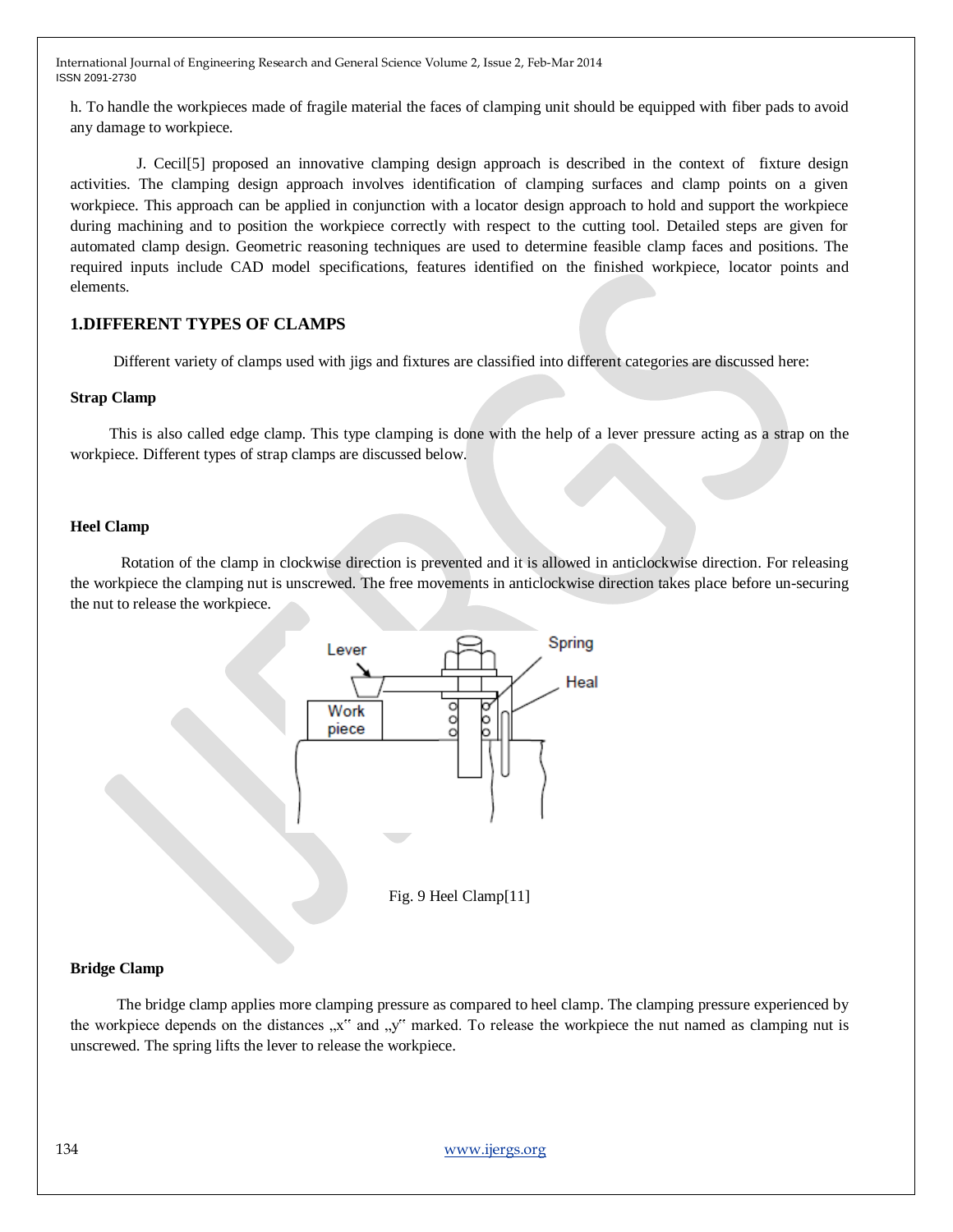

Fig. 10 Bridge Clamp

#### **Edge Clamp or Side Clamp**

 A side clamp is also known as edge clamp. In this case the surface to be machined is always clamped above the clamping device. This clamping device is recommended for fixed length workpiece. Releasing and clamping of the workpiece can be accomplished by unscrewing and screwing of the clamping nut respectively.



Fig. 11 Edge Clamp or Side Clamp[11]

# **Screw Clamp**

 The screw clamp is also known as clamp screw. This clamping apply pressure directly on the side faces of the workpiece.



Fig. 12 Screw Clamp[11]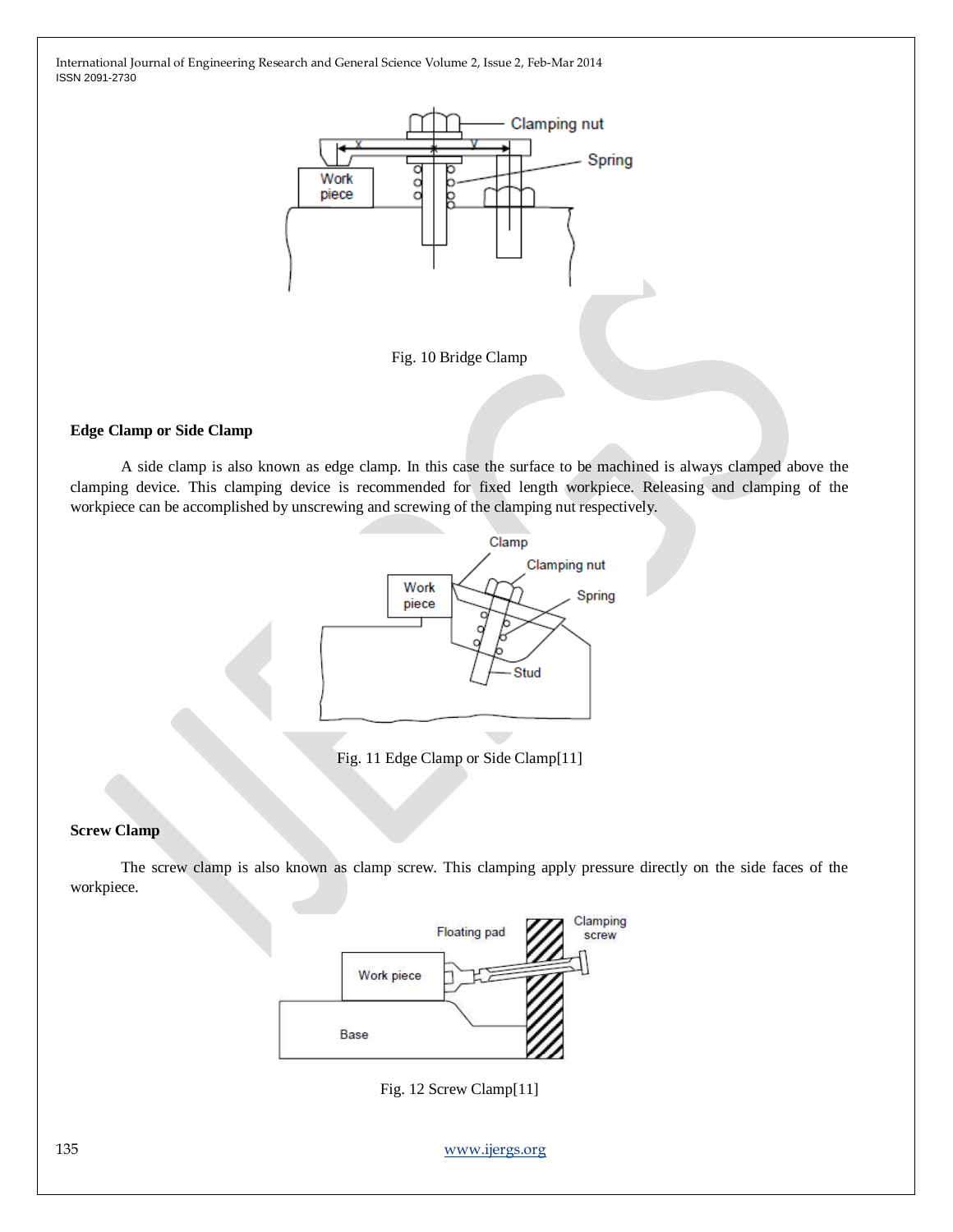There is a floating pad at their end to serve the following purposes :

a. It prevents displacement of workpiece and slip.

b. It prevents denting of clamping area of workpiece.

c. The available cushion prevents deflection of screw.

 In addition to the above there are some disadvantages associated with this method. The clamping pressure largely depends on the workpiece; it varies from one workpiece to other. It is more time consuming and more efforts are required.

#### **Latch Clamp**

 Latch clamps are used to clamp the workpiece, the clamping system is normally locked with the help of a latch provided. To unload the workpiece the tail end of the latch is pushed that causes the leaf to swung open, so releasing the workpiece. Here time consumed in loading and unloading is very less as no screw is tightened but clamping pressure is not so high as in other clamping devices. Life of this type of clamping device is small.

#### **Equalizing Clamps**

 Equalizing clamp is recommended to apply equal pressure on the two faces of the work. The pressure applied can be varied by tightened or loosening the screw provided for the purpose.



Fig. 13 Equalizing Clamps[11]

#### **Power Driven Clamping**

 Light duty clamps are used manually because small power is required to operate these clamps. Hand clamping leads to application of variable pressure, operator's fatigue and more time consumed. The power driven clamping over comes the above mentioned problems of hand clamping. Power clamps are operated on the base of hydraulic or pneumatic power. Power clamps are high pressure clamping, these are quick acting, easily controllable, reliable and less time consuming.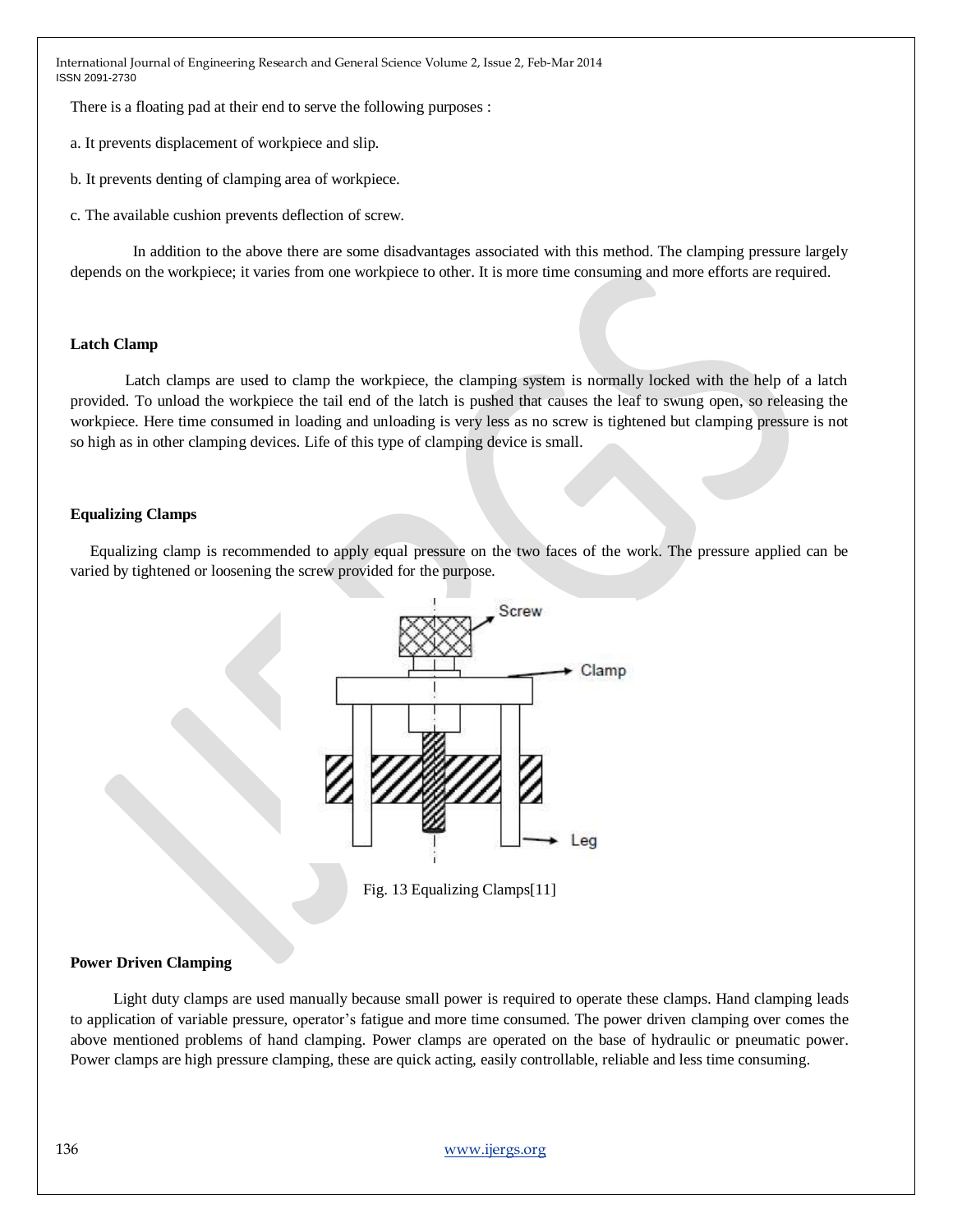#### V. SOFTWARE FOR FIXTURE DESIGN

 NX streamlines the entire tool development process including part design, tool assembly layout, and detailed tooling design and validation. Using NX"s advanced functionality, step-by-step guidance and associatively with part designs, you can work with even the most challenging tooling and fixture designs. These are discussed below[10]



Fig. 14 NX Mold Design[10]

 NX Mold Design shown in fig. 14 automates and streamlines the entire mold development process including part design, tool design and motion validation. You can ensure fast response to design changes and high-quality molds.



Fig. 15 NX Progressive Die Design[10]

 NX guides you through all of the stages required to design a progressive die, automating the most tedious tasks and streamlining the most complex processes which is shown in fig.15. NX Progressive Die Design is a comprehensive solution for both straight break and freeform sheet metal parts. You can design the complete die structure with associatively to the part design at every stage.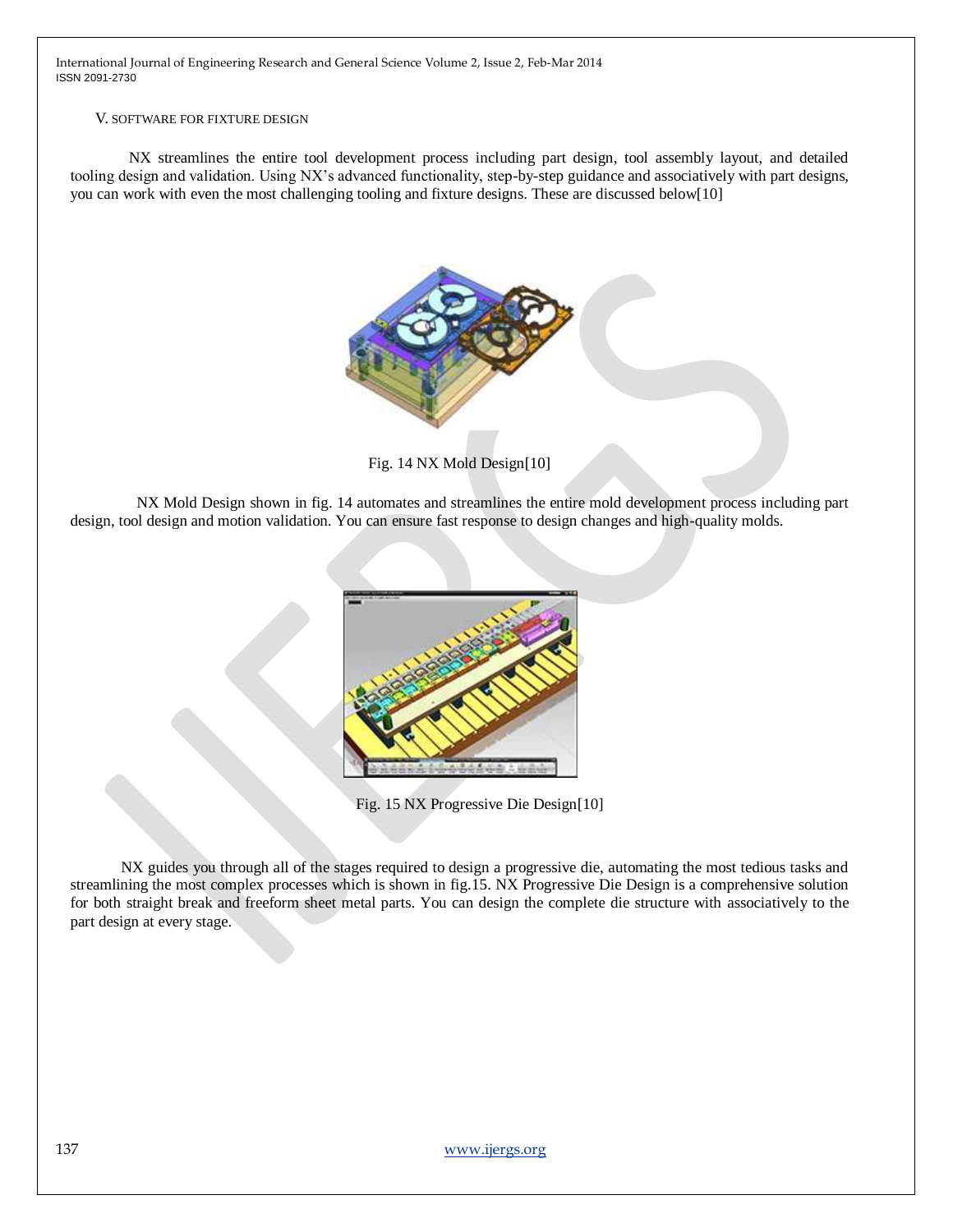

Fig. 16 NX Stamping Die Design[10]

 The advanced capabilities in NX for designing automotive stamping dies include formability analysis, die planning, die face design, detailed die structure design and die validation. NX Stamping Die Design guides you in defining the process used to manufacture complex stamped sheet metal parts, producing a representation of the press line and modeling the shape of the sheet metal as it leaves each press.



Fig. 17 NX Electrode Design[10]

 NX Electrode Design incorporates numerous industry best practices into a step-by-step approach that automates the electrode design and manufacturing process.



Fig. 18 NX for Jig and Fixture Design[10]

 Because jig and fixture designs are fully associative to the part model, you can quickly and accurately update fixtures based on part model changes. You can easily position and mate fixture components with the NX assembly capabilities, and then automatically create drawings and documentation for the fixture and its components. NX also allows you to simulate the kinematics of fixtures, such as opened and closed positions, and check for strength and distortion.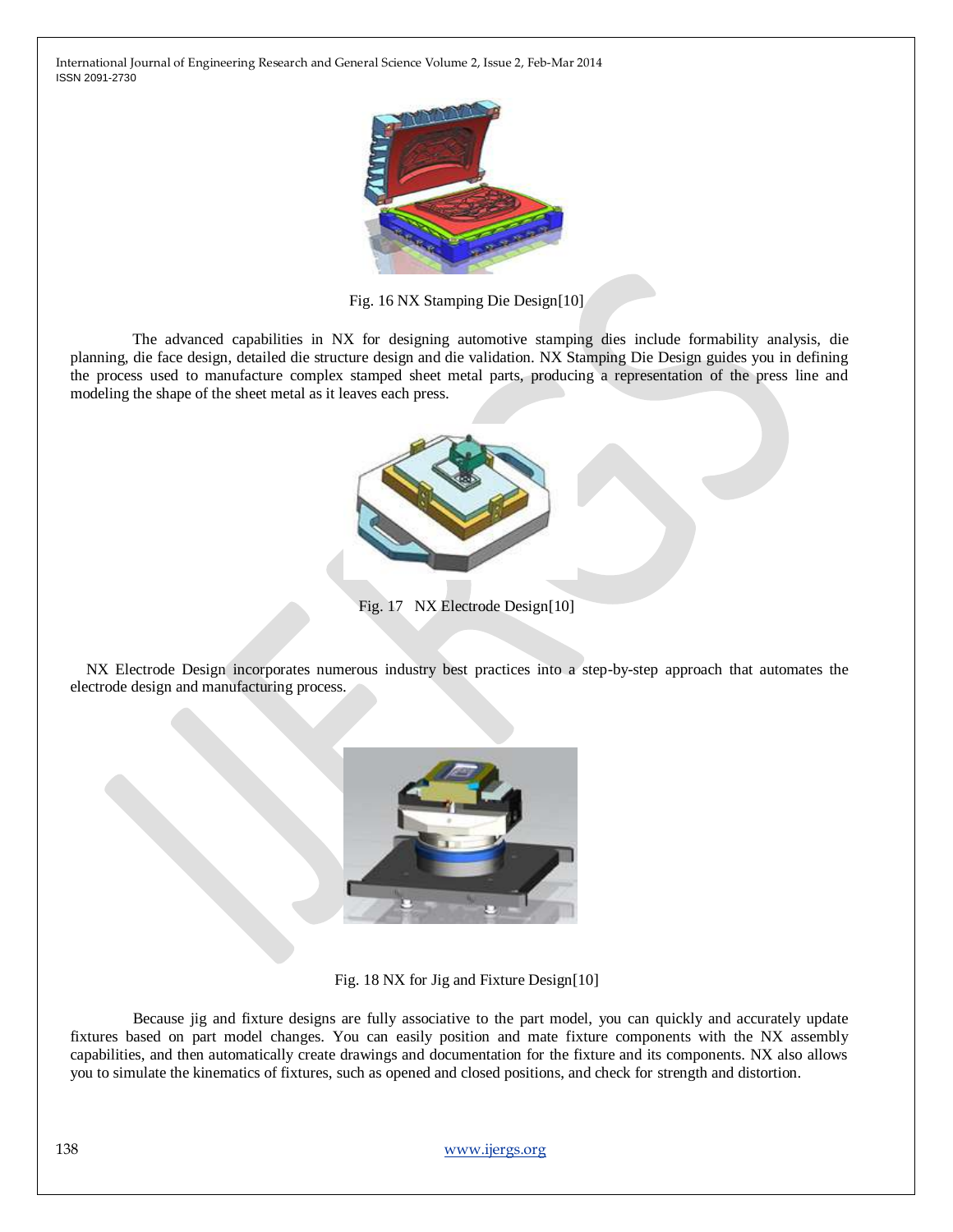Michael Stampfer[2] presented a paper which deals with the problem of setup and fixture planning for the machining of box-shaped parts on the horizontal machining centers. The setup and fixture planning shown in fig. 2. The central topic of this research is the automation of the conceptual design of fixtures shown in fig. 3. This topic is deal with the setup planning.



Fig. 19 Integrated process planning and fixture planning system[2].

 The integrated handling of tasks of setup and fixture planning and the finding of solution in an integrated system is , the main aim of the author. Based on the workpiece model, the setup sequence, the conceptual solution of fixture for each setup determined automatically by the developed system.

### **1.Fixturing Functional Requirements**

From a layout point of view, fixtures have six basic functional requirements **:** 

(1) Stable resting, (2) accurate localization. (3) support reinforcement, (4) stable clamping, (5) foreclosure(or total restraint) and (6) quality performance.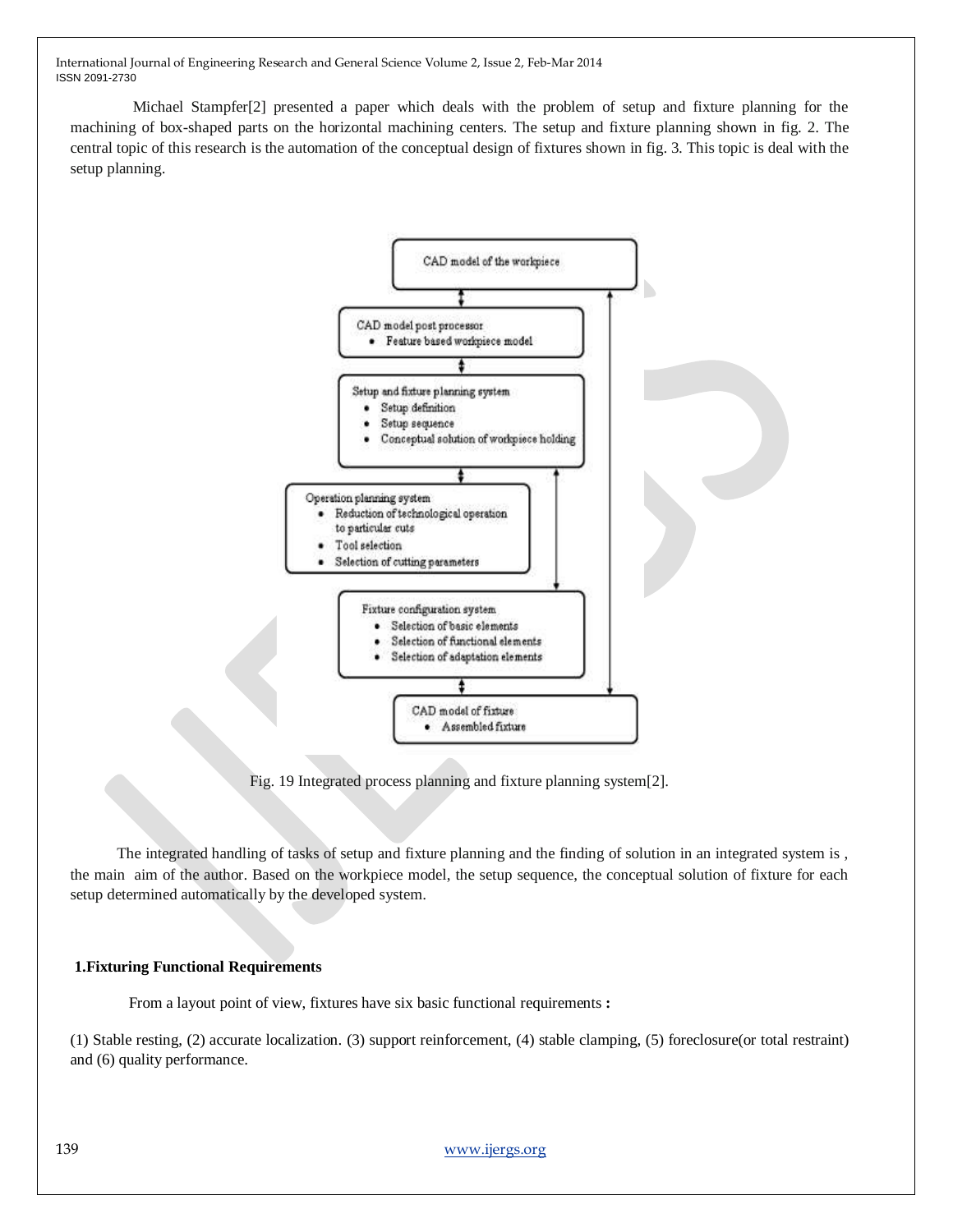The functions have strong precedence conditions. The first five functions are required at the fixturing stage, and sequentially. When a workpiece is placed into a fixture, it must first assume a stable resting against the gravity. Then, the locators should provide accurate localization. Next, supports are moved in place, and finally clamps are activated for the part immobilization (force-closure). The part location must be maintained in the process of instantiating clamps without workpiece lift-off. The performance of the fixture is ultimately defined as workpiece geometric error during the manufacturing stage. The geometric error is mainly determined by the fixture localization accuracy and the workpiece static and elastic deformation during manufacturing. There are additional constraints to be satisfied such as interference-free and easy loading and unloading.

### **2. Design Consideration in Fixtures**

a. The main frame of fixture must be strong enough so that deflection of the fixture is as minimum as possible. This deflection of fixture is caused because of forces of cutting, clamping of the workpiece or clamping to the machine table. The main frame of the fixture should have the mass to prevent vibration and chatter.

b. Frames may be built from simple sections so that frames may be fastened with screws or welded whenever necessary. Those parts of the frame that remain permanently with the fixture may be welded. Those parts that need frequent changing may be held with the screws. In the situation, where the body of fixture has complex shape, it may be cast from good grade of cast iron.

c. Clamping should be fast enough and require least amount of effort.

d. Clamps should be arranged so that they are readily available and may be easily removed.

e. Clamps should be supported with springs so that clamps are held against the bolt head wherever possible.

f. If the clamp is to swing off the work, it should be permitted to swing as far as it is necessary for removal of the workpiece.

g. All locator"s clamps should be easily visible to the operator and easily accessible for cleaning, positioning or tightening.

h. Provision should be made for easy disposal of chip so that storage of chips doesn"t interfere with the operation and that their removal during the operation doesn"t interfere with the cutting process.

i. All clamps and support points that need to be adjusted with a wrench should be of same size. All clamps and adjustable support points should be capable of being operated from the fronts of the fixture.

j. Work piece should be stable when it is placed in fixture. If the work piece is rough, three fixed support points should be used. If work piece is smooth, more than three fixed support points may be used. Support point should be placed as farthest as possible from each other.

k. The three support points should circumscribe the centre of gravity of the workpiece.

l. The surface area of contact of support should be as small as possible without causing damage to the workpiece. This damage is due to the clamping or work forces.

 The importance of fixture design automation is emphasized by Djordje Vukelic [3]. General structure of the automated design system shown in fig. 20 with a highlight on the fixture design systems and their main characteristics.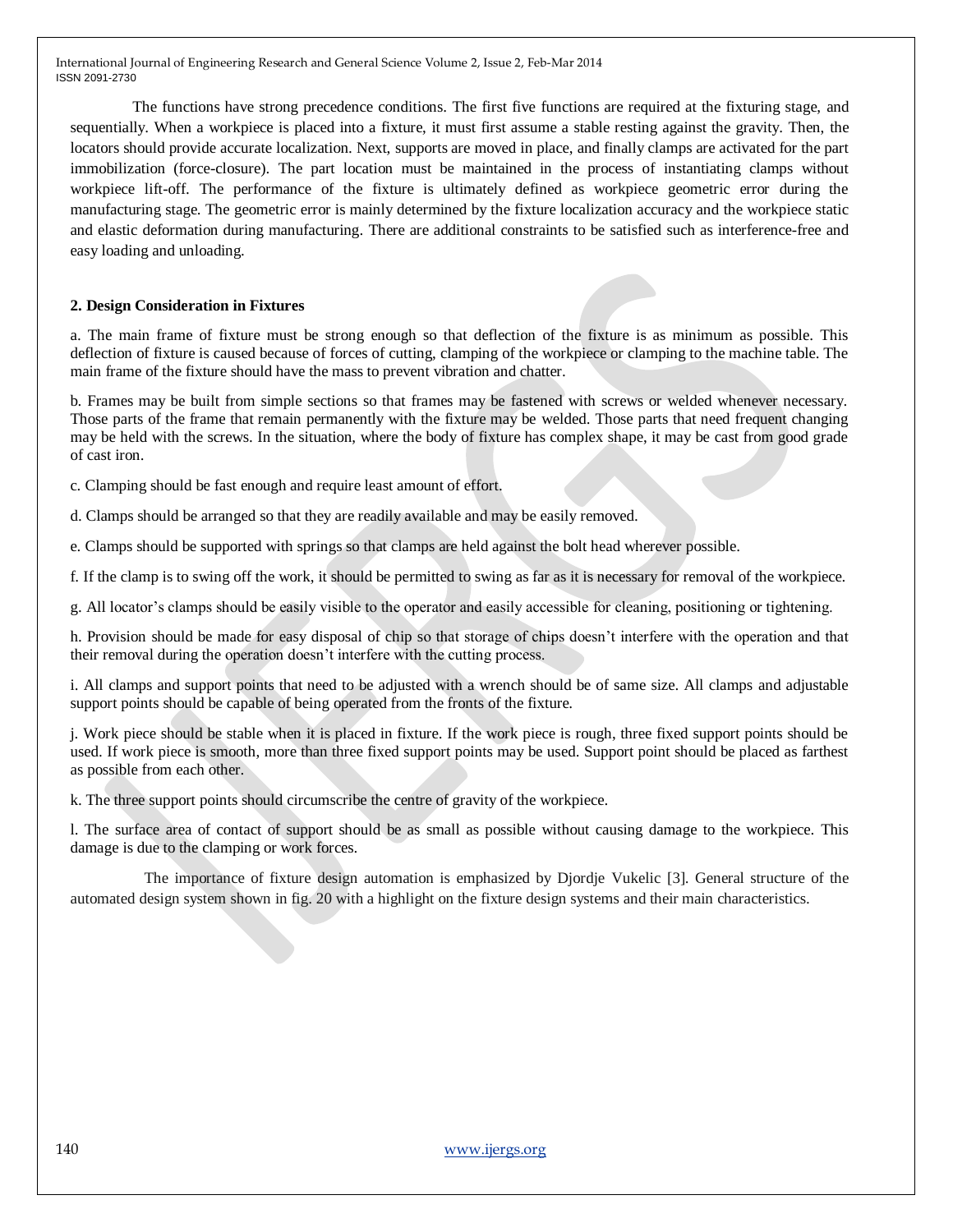

Fig. 20 Layout of working [3].

 It also shows a structure and a part of output results of the automated modular fixture design system. The expert systems have been mostly used for the generation of partial fixture solutions, i.e., for the selection of locating and clamping elements.

Shrikant [8] discussed various design and analysis methods in the context of to improve the life of fixture, different fixture geometries are compared experimentally and are selected. The proposed eccentric shaft fixture will fulfilled researcher Production target and enhanced the efficiency, fixture reduces operation time and increases productivity, high quality of operation,

 Weifang Chen [4] developed a multi-objective model was established to increase the distributing uniformity of deformation and to reduce the degree of deformation. The deformation is analyzed by optimizing the finite element method. To solve the optimization model a genetic algorithm was developed. A satisfactory result was obtained by illustrating an example, which is superior than the experiential one.



Fig. 21 A real case fixture configuration [4]

 The multiobjective model can reduce the machining deformation effectively and improve the distribution condition. This paper presented a fixture layout design shown in fig. 21 and clamping force optimization procedure based on the GA and FEM. The optimization procedure is multi-objective: minimizing the maximum deformation of the machined surfaces and maximizing the uniformity of the deformation. The ANSYS software package has been used for FEM calculation of fitness values. The combination of GA and FEM is proven to be a powerful approach for fixture design optimization problems. In this study, both friction effects and chip removal effects are considered. a database is established to reduce the computation time, for the chromosomes and fitness values, and the meshed workpiece FEA model is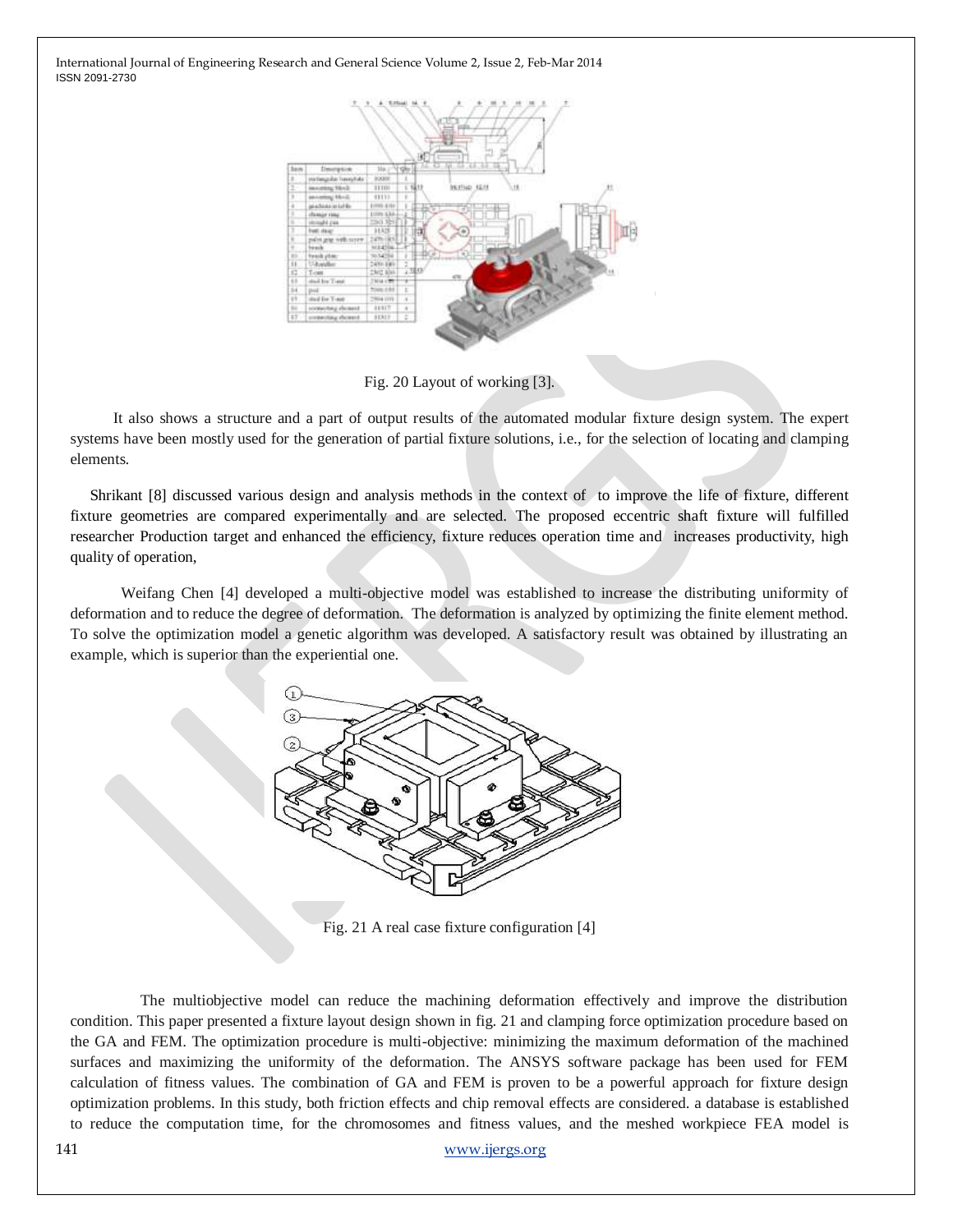repeatedly used in the optimization process.

 Fig. 22 shows the existing CAD model of fixture which is used for machining of hydraulic lift housing. In this fixture clamping is done manually so there is extra time loss for loading and unloading operation. To avoid this problem there is necessity to develop new design to improve the productivity.



Fig. 22 CAD model of complete fixture assembly

# • **Type of machine**

-Vertical machining centre.

# • **Operations**

-Drilling.

-Reaming.

-Champer.

# **Machining parameter for drilling**

- Cutter diameter 18 mm
- Number of flute 4
- Spindle speed 500 rpm
- Feed 0.15 mm/rev
- Radial depth 18 mm
- Projection length 90 mm

# **Machining parameters for reaming**

- Cutter diameter 26 mm
- Number of flute 4
- Spindle speed 120 rpm
- Feed 0.25 mm/rev
- Radial depth 26 mm
- Projection length 90 mm

# **3.TYPES OF FIXTURE AND ITS INDUSTRIAL APPLICATIONS**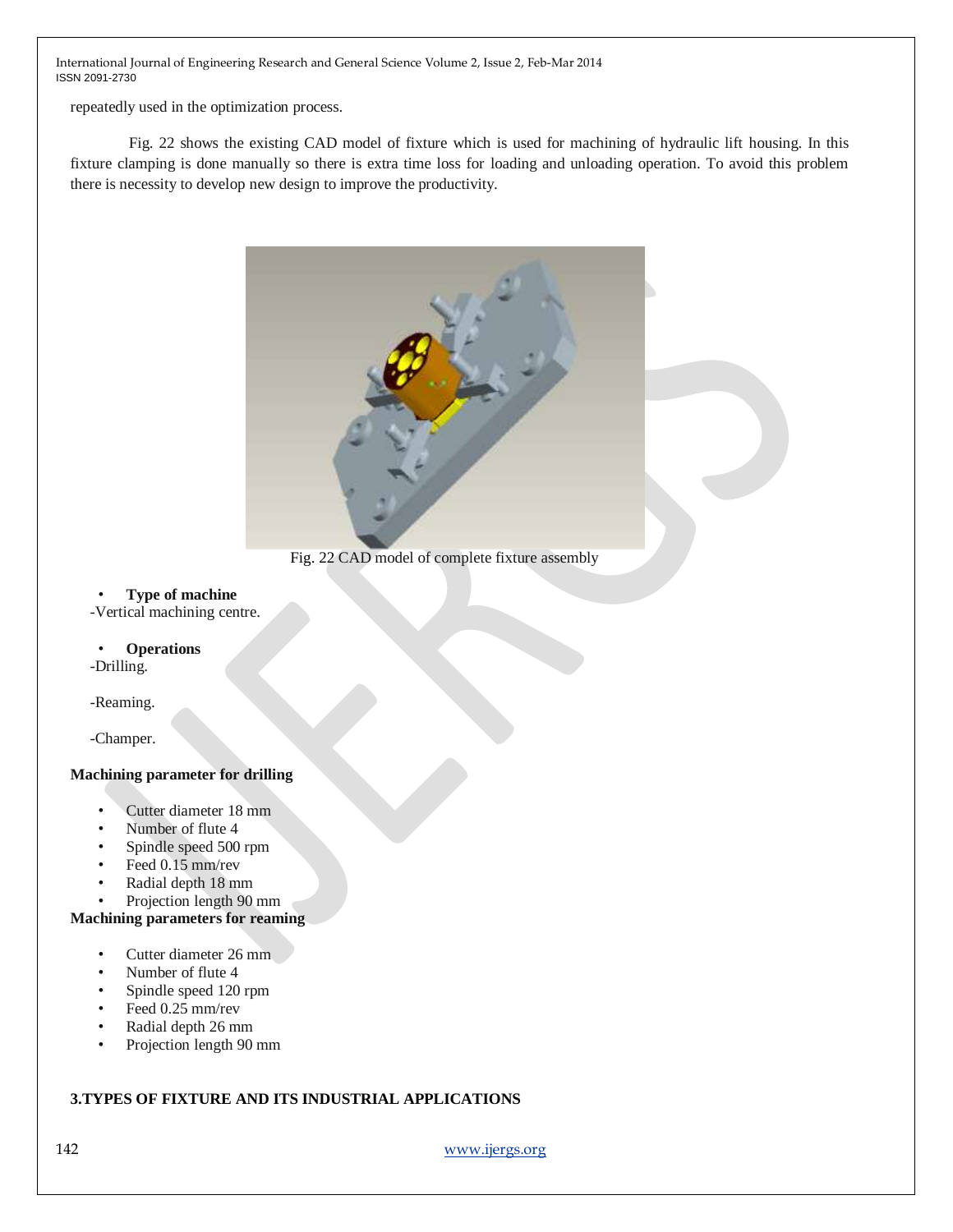**Vise Fixture** It is easy to clamp workpiece with regular shape and parallel sides in a vise. However, workpieces with round or irregular shapes are very difficult to clamp properly. Hence, special jaws are created to hold workpieces with irregular shape properly and at the same time, it also avoid damage to the important surfaces. Stop pin is used to prevent bending of the workpiece by the application of clamping force. guide pins are used to secure alignment. When it is necessary to hold the workpiece firmly in all the direction.



**Fig. 23 Vise Fixture[11]**

 **Facing Fixture** Milling machines are extensively used for facing seating and mating flat surfaces. Milling is often the first operation on the workpiece. The workpiece is positioned by three adjustable spherical ended pads "A". These pads are adjusted to suit the variation in the size of workpiece and lock in the position by check nuts. Two self adjusting supports 'A' are pushed upward by light spring. These springs are used to make sure that the support 'A' is positively in contact with the workpiece. Clamping screw is used to lock support "B". On tightening the edge clamp, the workpiece is pushed against the fixed jaw. This jaw is keyed in the fixture body to provide solid support to workpiece against the heavy thrust developed in the operation. The cutter should be fed to the workpiece in such a manner that the milling thrust should be directed towards the solid support of fixed jaws. The setting can be set in the path of cutter to set it before starting of facing operation. Four clamping slots are provided to take care of the heavy forces developed during the operation.

 **Boring Fixture** According to the type of boring operation, boring fixture are used. Boring Fixture may have characteristics of a drill jig or a mill fixture. The workpiece always has an existing hole which is enlarged by the boring operation. It may be final or may be preliminary to grinding and other sizing operation.



**Fig. 24 Boring Fixture[11]**

 **Face Plate Fixture** It can be used conveniently for machining of simple and small components. Addition of locators and clamps on face plate help in quick location and clamping of workpiece. Face plate fixture is useful for facing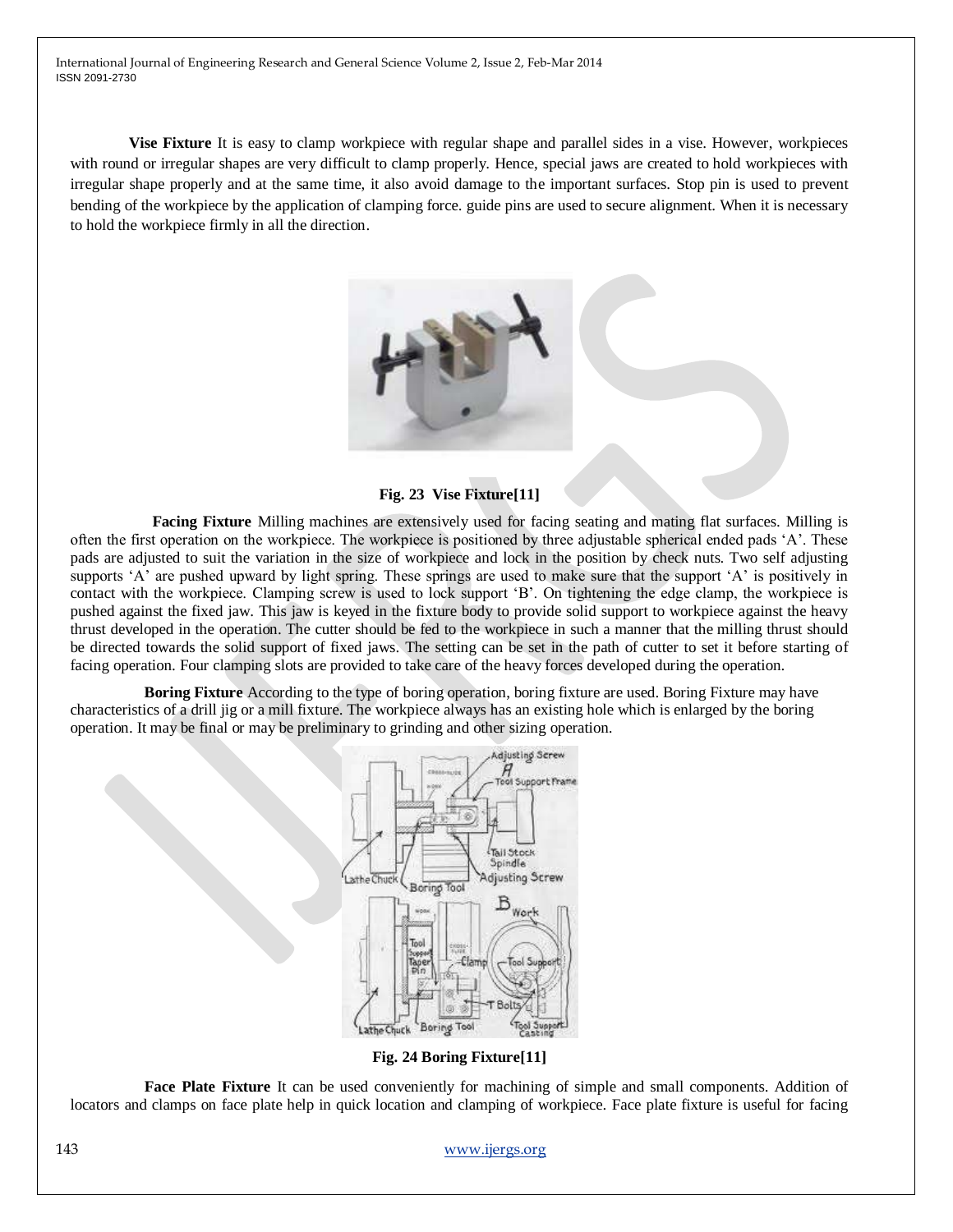number of workpieces simultaneously on the lathe.

 **Turning Fixture** These are generally special face plates. Their swing should be lesser than the swing of the machine. These are used for quick location and clamping. Typical turning fixture . The workpiece rests on angle plate and its boss is centralized with machine axis by sliding *v*-block which can be operated with knurled screw. The overhang of turning fixtures should be minimum bare necessary for the operation. Fixture should be balanced with workpiece in position.



**Fig. 25 Turning Fixture[11]**

The clamping arrangement should be capable of withstanding the various forces developed during operation.

a. Cutting force tangential to cutting circle.

b. Axial force and radial force due to feed of tool.

c. Bending forces due to pressure of tool on workpiece.

 **Back Plate for Turning Fixture** It consists of workpiece locating and clamping elements. These fixtures are generally used for facing turning and boring operation. The workpiece should be located correctly with respect to rotating machine spindle for all these operations.

 **Grinding Fixture** The standard magnetic tables are used to rest workpiece such that resting surface will be parallel to the surface to be ground. However, for light workpiece with lesser resting area, the resting area tends to tilt and fly off the magnetic table due to high speed of grinding wheel and due to high feed, also. Hence, it is necessary to provide additional support by nesting the workpiece. This can be done by placing the solid plates around the workpiece. The nest plates are held firmly by the magnetic force of table with more weight and more resting area. The nest plates surround the workpiece from outside and arrest its movement in the horizontal plane. Thus, this arrangement will help in preventing it from flying off and tilting due to high speed and feed in grinding operation.



Fig. 26 Grinding Fixture[11]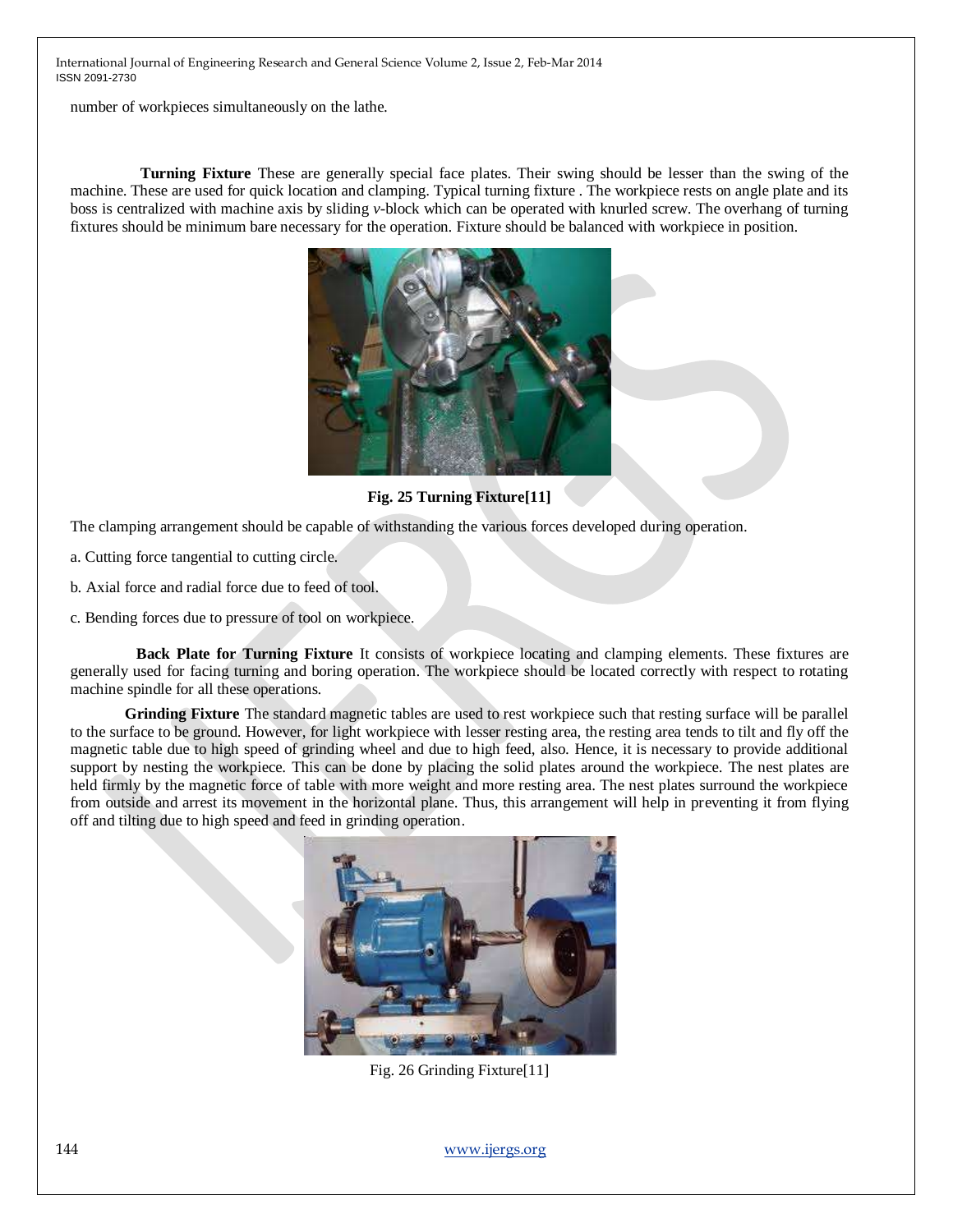# **VI.HYDRAULIC CLAMPING**

 Hydraulic clamping is actuated by cylinders. Clamping fixtures mainly consist of clamping nut which is attached to cylinder ram. A Pressurized fluid pulls ram and clamps against workpiece. Unclamping, port connected to unpressurized discharge line. For clamping and unclamping we use three way direction control valve, lever and pedal.

### **MULTIPLE CLAMPING**

 Single direction control valve can actuate number of clamps through number of cylinders to pressure or discharge lines. Clamping pressure is varied by regulating pressure of fluid.

High pressure – heavy roughing cut

Low pressure – light finish cut.

 A risk of sudden pressure drop in event of power failure can be countered by provision of non return valve in pressure supply line.

# **AIR ASSISTED HYDRAYLIC WORK HOLDING**

 It is divided into three groups of components. First group of component, the shop air system (6-12bar) provides power, in the form of pneumatic pressure. Shop air(pressurized air) system consists of air inlet, filter/regulator/lubricator device, the safety valve /release valve. The second group of component is hydraulic booster consists of booster, check valve, and manifold. The final group is clamping system- hold, position, and support work piece.



Fig. 23 Hydraulic workholding system.

 Shop air is just used for boosting .In addition electric booster and hydraulic pump are used to air- operated booster system. Hydraulic pump is used for larger applications. Accumulator is installed between clamps and power source which maintain the necessary pressure when power is disconnected

### **VII. Conclusion**

The efficiency and reliability of the fixture design has enhanced by the system and the result of the fixture design